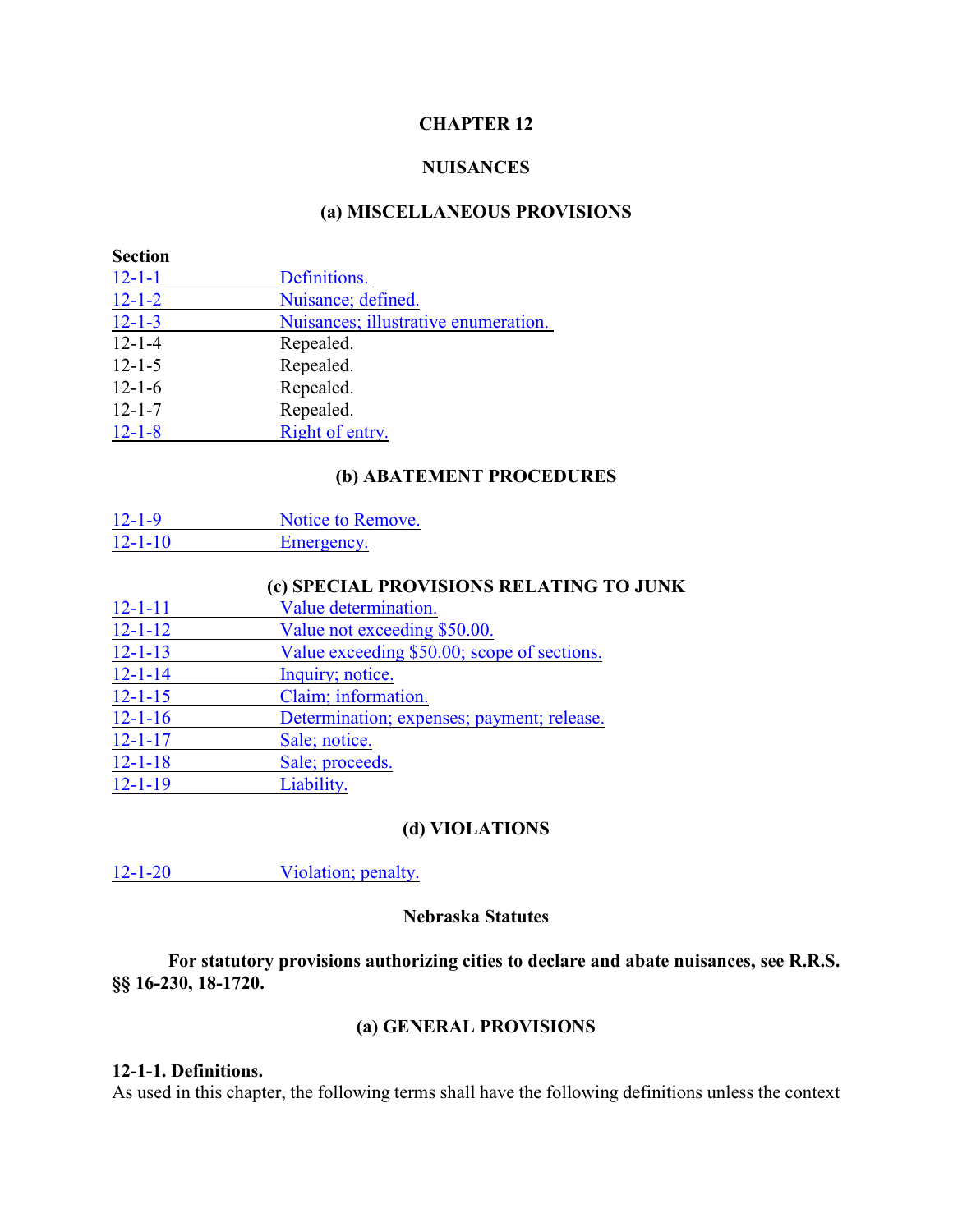clearly indicates otherwise.

- (1) Litter shall include, but not be limited to:
	- (a) trash, rubbish as defined in Chapter 19, solid waste as defined in Chapter 19, refuse, garbage as defined Chapter 19, paper, plastic, rags, and ashes;
	- (b) wood, plaster, cement, brick, sheetrock, or stone building rubble;
	- (c) lawn trimmings, dead leaves, tree and shrubbery trimmings, provided however that these things shall not be considered litter if they are in the process of being composted;
	- (d) offal and dead animals.

(2) Weeds shall include, but not be limited to, bindweed (convolvulus arvensis), puncture vine (tribulus terrestris), leafy spurge (euphorbia esula), Canadian thistle (cirsium arvense), perennial peppergrass (lepidium draba), Russian knapweed (centaurea picris), Johnson grass (sorghum halepense), nodding or musk thistle, quack grass (agropyron repens), perennial sow thistle (sonchus arvensis), horse nettle (solanum carolinense), bull thistle (cirsium lanceolatum), buckthorn (rahmnus sp.) (tourn), hemp plant (cannabis sativa), and ragweed (ambrosiaceae), and other worthless vegetation commonly regarded as weeds.

(3) The term "junk," includes scrap metal, parts for machinery, appliances or vehicles, any machine or vehicle which is not in operating condition or which has lost its identity, character, utility or serviceability as such through deterioration, dismantling or the ravages of time, or which has been cast off, discarded or thrown away or left as waste or wreckage. The term does not include:

- (a) solid waste as defined in Chapter 19, or
- (b) abandoned vehicles as defined in Chapter 22.
- (c) refrigerators kept outside of a building, if each door of the refrigerator is secured by a hasp and lock as provided elsewhere in this Chapter. (Ord. 3452, 1995)

### <span id="page-1-0"></span>**12-1-2. Nuisance; defined.**

For the purpose of this chapter, a nuisance exists when a person fails to perform a duty within the city limits of the City of Scottsbluff, or permits any condition or thing to exist within the city limits of the City of Scottsbluff, which act, omission, condition or thing either:

- (a) Injures or endangers the comfort, repose, health or safety of others; or
- (b) Offends decency; or
- (c) Is offensive to the senses; or

(d) Unlawfully interferes with, obstructs or tends to obstruct or renders dangerous for passage any public or private street, alley, highway, sidewalk, stream, ditch or drainage; or

(e) In any way renders other persons insecure in life or the use of property;

(d) Essentially interferes with the quiet enjoyment of life and property, or tends to depreciate the value of the property of others.

# <span id="page-1-1"></span>**12-1-3. Nuisances; illustrative enumeration.**

The maintaining, using, placing, depositing leaving or permitting to be or remain on public or private property within the city limits of the City of Scottsbluff of any of the following items, conditions or actions is hereby declared to be and to constitute a nuisance; however, this enumeration shall not be deemed or construed to be conclusive, limiting or restrictive;

- (a) Any condition which promotes harborage for rats, mice, snakes and other vermin.
- (b) Any building or other structure which is in such a dilapidated condition that it is unfit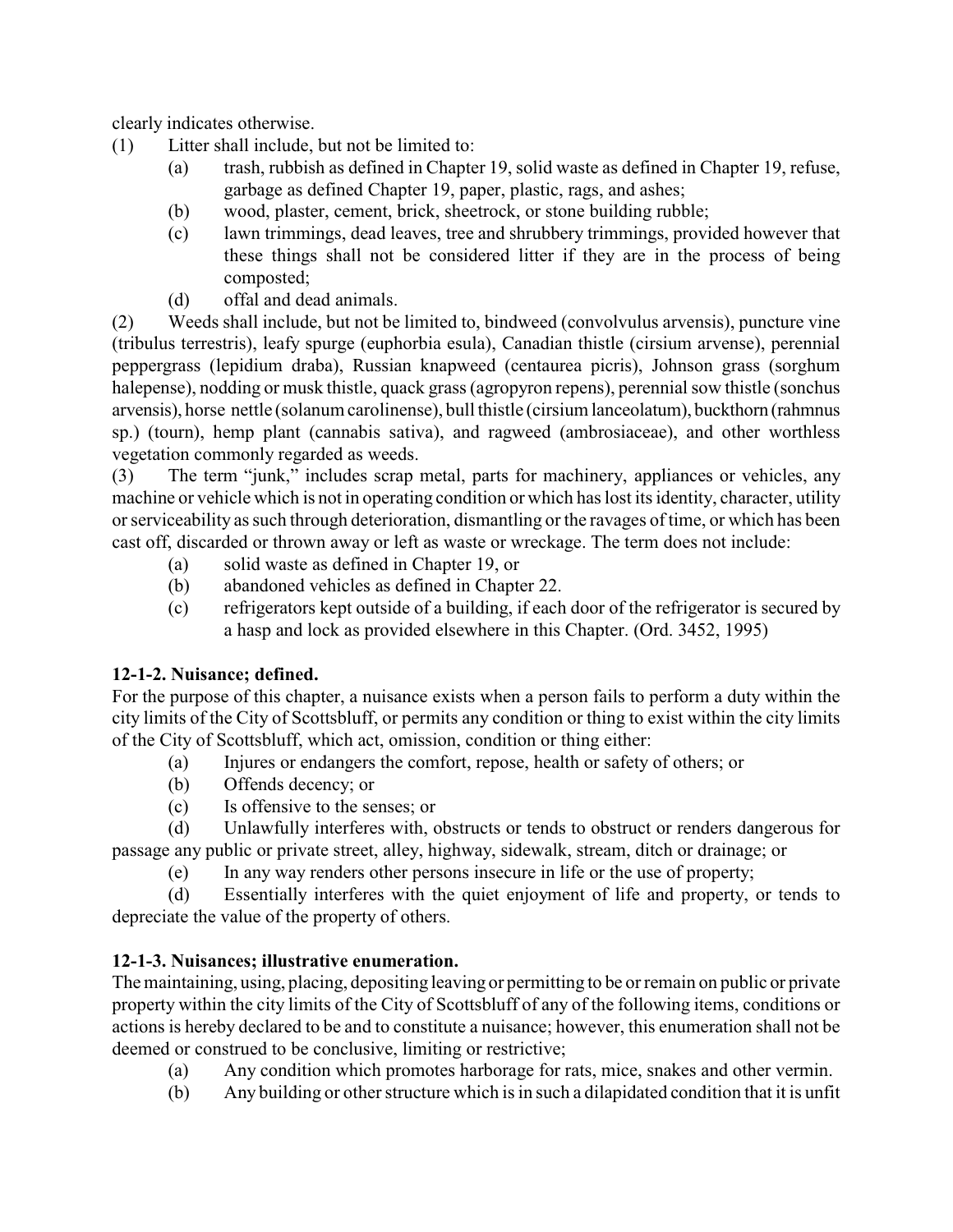for human habitation, or kept in such an unsanitary condition that it is a menace to the health of people residing in the vicinity thereof, or presents a fire hazard in the vicinity where it is located.

(c) All disagreeable or obnoxious gases, odors and/or fumes, as well as the conditions, substances or other causes which give rise to the emission or generation of such gases, odors and/or fumes.

(d) The dressed or undressed carcasses of fish, animals or fowl, wild game or domestic, not disposed of, processed, or removed from the general public view.

(e) The pollution of any public well or cistern, stream, lake, canal or body of water by sewage, dead animals, creamery, industrial wastes or other substances.

(f) Any building, structure or location wherein or upon which any activity which is in violation of local, state or federal law is conducted, performed or maintained.

(g) Any accumulation of stagnant water permitted or maintained on any lot or property.

(h) Dense smoke, noxious fumes, gas, soot or cinders, in unreasonable quantities.

(i) Any method of human excreta disposal which does not conform to the provisions of this chapter, state law or city ordinances, rule or regulation.

(j) Leaking or defective water pipes, sewer pipes, hydrants, cisterns, wells, gutters, drains, rain spouts or seepage in or about any structure used for human occupancy or the surrounding earth.

(k) Any abandoned or open wells, cisterns or cellars.

(l) The discharge of any filthy or offensive water, swill, liquid or waste from any commercial establishment into or on any street, alley, sidewalk, gutter, vacant lot, stream or river.

(m) The keeping or maintaining of any hives or boxes used or occupied or for the purpose of housing or occupation by bees within the city limits, except as hereinafter provided. The keeping of bees shall not be prohibited in agricultural zones, provided no box or hive containing bees permitted to fly at large shall be kept within one hundred (100) feet of any dwelling except the dwelling of the owner of such bees, or within fifty (50) feet of any exterior boundary within which the box or hive is kept.

(n) The parking or storage of any vehicle or machine or parts thereof in violation of any municipal code, state statute or federal law.

(o) Any building or structure including the ground on which it sits that is used for the unlawful manufacture, cultivation, growth, production, processing, sale, possession, or storage of any controlled substance as defined in R.R.S., chapter 28, article 4.

(p) Any excavation exposed so as to catch and hold water, filth or any refuse matter.

(q) Leaving any refrigerator, or any cabinet enclosing apparatus for the cooling or freezing of perishable articles or substances outside of a building unless the doors of every compartment of such refrigerator or cabinet are removed. Provided, however, that such doors need not be removed if each door is secured by a hasp and lock.

(r) Permitting, allowing, or maintaining any growth of twelve (12) inches or more in height of weeds or grasses on any lot or tract of land within the City, or permitting such lot or tract of land or the adjoining streets and alleys to become covered or overgrown with weeds, or littering or causing litter to be deposited or remain thereon except in proper receptacles.

- (s) Placing or accumulating junk. It shall not be unlawful to:
	- (1) keep or store junk inside a building;
	- (2) keep or store junk in a junkyard as defined in section Chapter 25, Article 22, which junkyard is in a location permitted under Chapter 25;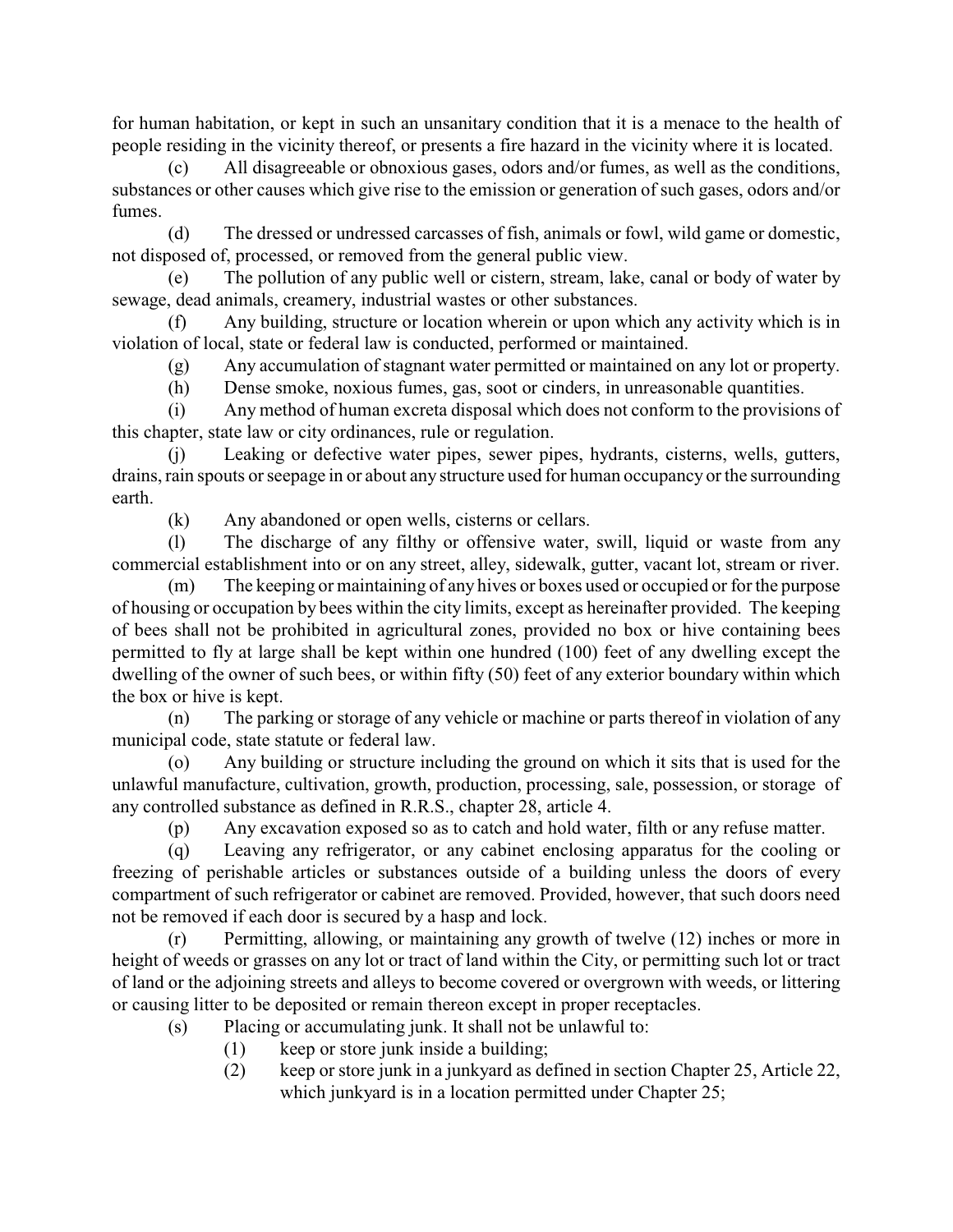- (3) accumulate or permit junk to remain on a lot or other tract of land owned or occupied by the person accumulating the junk or permitting it to remain, for a period not to exceed ten (10) days, for the sole purpose of preparation for removal from the premises;
- (4) hold not more than two (2) damaged or inoperable automobiles for purposes of restoration if such automobiles are concealed by an automobile cover and situated in a rear or side yard (except a side yard abutting a street) of a lot or tract on which is situated a residence.

(t) Every other act or thing done, made, permitted, allowed or continued on any property, whether public or private, detrimental to the health or likely to injure any of the inhabitants of the city. (Ord. 3884, 2005)

# **12-1-4 through 12-1-7. Repealed.**

### <span id="page-3-0"></span>**12-1-8. Right of entry.**

For the purpose of administering and enforcing the provisions ofthis Chapter, any police officer, the Planning and Building Official and any other City employee designated by the City Manager shall have the right to enter any premises in the City at any reasonable time. (Ord. 3452, 1995)

### **(b) ABATEMENT PROCEDURES**

### <span id="page-3-1"></span>**12-1-9. Notice to remove.**

If any nuisance as defined in this Municipal Code shall exist anywhere subject to this Chapter, the City Manager or his designee may give notice to abate and remove such notice to each owner or owner's duly authorized agent and to the occupant, if any, of the property where the nuisance is located. If notice by personal service or certified mail is unsuccessful, notice shall be given by publication in a newspaper of general circulation in the city or by posting the notice on the lot or ground upon which the nuisance is to be abated and removed. The notice shall contain:

a. An order to abate the nuisance within a stated time.

b. A statement that the partymay request a hearing before the City Manager within five days after receiving the notice.

c. The location of the nuisance, if the same is stationary.

- d. A description of what constitutes the nuisance.
- e. A statement of acts necessary to abate the nuisance.

f. A statement that if the nuisance is not abated as directed and no request for hearing is made within the prescribed time, the city shall abate such nuisance and assess the cost thereof against such person.

Within five days after receipt of such notice, if the owner or occupant of the land does not request a hearing with the City Manager or fails to comply with the order to abate and remove the nuisance, the City Manager or his designee may cause the City to remove the nuisance. Within five days after receipt of such notice the owner or occupant may make a written request for a hearing before the City Manager. Such a request shall suspend the notice to abate and remove unless an emergency was declared as provided in this Chapter. At such hearing the City Manager may order the nuisance abated and removed within such time as the City Manager shall determine. If the nuisance is not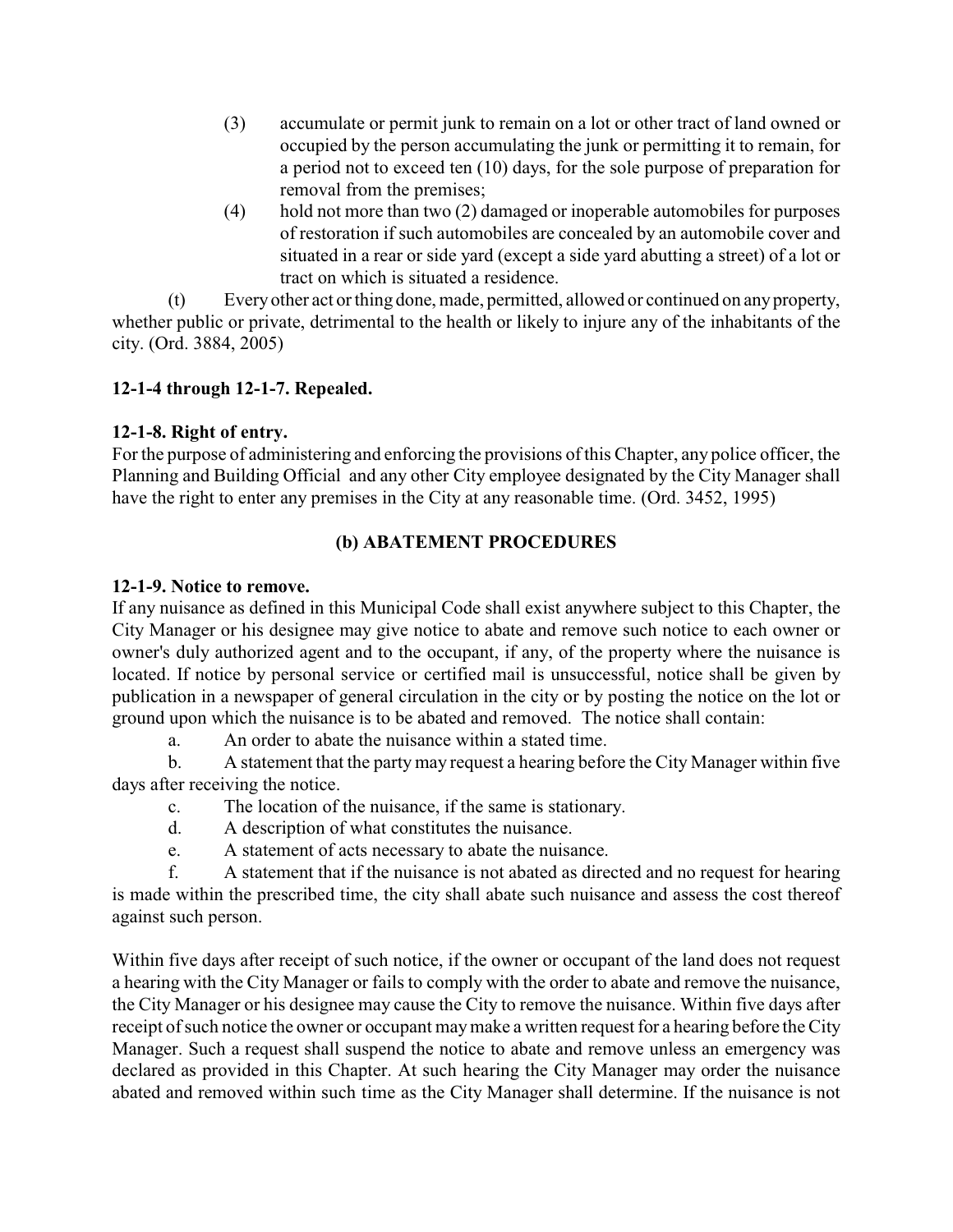abated and removed within the time specified by the City Manager, the City Manager or his designee may cause the City to remove the nuisance. The costs and expenses of any such work shall be paid by the owner. If unpaid for two months after such work is done, the City may either (a) levy and assess the costs and expenses of the work upon the lot or piece of ground so benefitted in the same manner as other special taxes for improvements are levied and assessed or (b) recover in a civil action the costs and expenses of the work upon the lot or piece of ground and the adjoining streets and alleys. Any junk which is removed under the provisions of this section shall be impounded and shall be valued as provided elsewhere in this Chapter. The remedy provided in this section shall be cumulative with any other remedy provided in this Municipal Code, or otherwise available at law or in equity. (Ord. 3799, 2004)

### <span id="page-4-0"></span>**12-1-10. Emergency.**

If the City Manager or his designee shall determine that a particular nuisance as defined in this Municipal Code is so unsafe, or is unsafe in a respect such that a delay in removal thereof would result in undue danger or other hazard to persons or property, he or she may declare in writing that there exists an emergency requiring that this nuisance be removed immediately and order the appropriate city employees to remove the nuisance. The costs and expenses of such removal may be assessed as provided in this Chapter. Any junk which is removed under the provisions of this section shall be impounded and shall be valued as provided in this Chapter. The remedy provided in this section shall be cumulative with any other remedy provided in this Municipal Code, or otherwise available at law or in equity. (Ord. 3452, 1995)

# **(c) SPECIAL PROVISIONS RELATING TO JUNK**

# <span id="page-4-1"></span>**12-1-11. Value determination.**

(a) The City Manager or his designee, after removing and impounding junk as provided elsewhere in this Chapter, shall determine whether the fair market value of the junk exceeds the sum of fifty dollars (\$50.00). For purposes of such valuation process, articles shall be valued in the following sequence:

- (1) each particular article which may have a value in excess of fifty dollars (\$50.00);
- (2) each set, partial or complete, of components of a particular type of machinery, appliance or equipment which may have a value in excess of fifty dollars (\$50.00); and
- (3) each aggregate of articles that are identical or substantially similar to each other in character, which may have a value in excess of fifty dollars (\$50.00).
- (b) After such part of the valuation process has been completed:
	- (1) those particular articles, sets or aggregates finally determined to have a fair market value in excess of fifty dollars (\$50.00) shall be deemed to constitute junk having a market value in excess of fifty dollars (\$50.00); and
	- (2) those finally determined not to have such a fair market value, together with any other articles or materials not valued to that point, shall be again valued and, if all of these in the aggregate shall be determined to have a fair market value in excess of fifty dollars (\$50.00), then such articles and materials collectively shall be deemed to constitute junk having a fair market value in excess of fifty dollars (\$50.00); otherwise, such articles and materials shall be deemed collectively not to be junk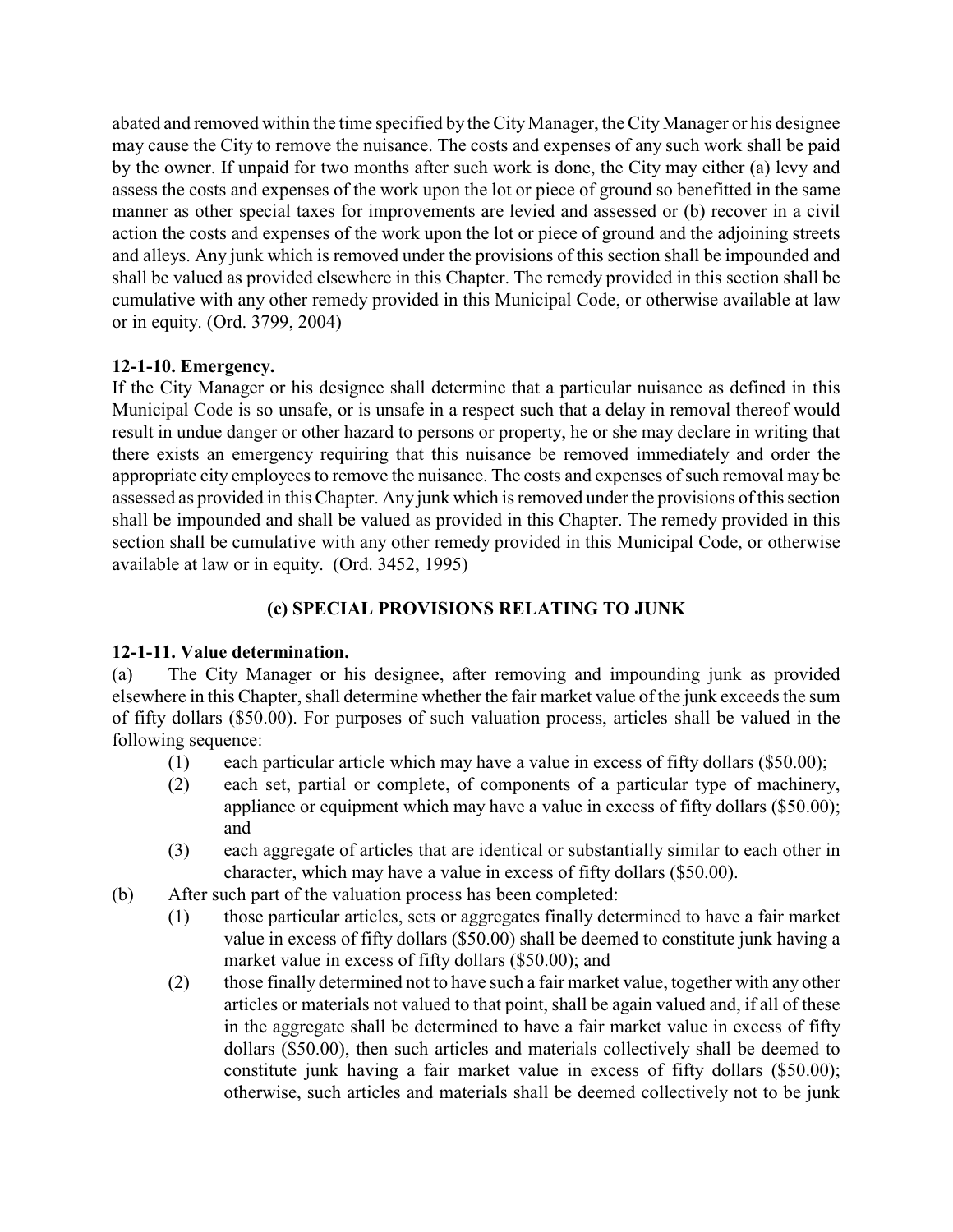having such value. (Ord. 3452, 1995)

### <span id="page-5-0"></span>**12-1-12. Value not exceeding \$50.00.**

If the City Manager or his designee shall certify that the fair market value of certain junk valued in accordance with this Chapter does not exceed the sum of fifty dollars (\$50.00), title to such junk shall immediately vest in the City, and the City, in the discretion the City Manager, may retain and use, sell at private sale or public auction, or otherwise dispose of such junk. If such junk is sold, the proceeds of sale shall be retained by the City and deposited in the General Fund. (Ord. 3452, 1995)

# <span id="page-5-1"></span>**12-1-13. Value exceeding \$50.00; scope of sections.**

All the subsequent sections of this Chapter pertaining to junk apply to junk, and only to junk, which the City Manager or his designee shall have determined in accordance with this Chapter to have a fair market value in excess of fifty dollars (\$50.00). (Ord. 3452, 1995)

# <span id="page-5-2"></span>**12-1-14. Inquiry; notice.**

The City Manager or his or her designee shall make inquiryconcerning ownership of, and possessory or any other legal interests in, the impounded junk, unless he already shall be duly informed in regard thereto. He then shall give notice by certified mail addressed to the person or persons who are or appear or claim to be the owner(s) of, or to have a possessory or other interest in the junk. The notice should state if junk is not claimed as provided this Chapter, by a date to be specified in the notice, which shall be not less than thirty (30) days after the notice was mailed, the junk may be sold by the City Manager or his designee at public auction after that date, and a part or the whole of the proceeds may be retained by the City. (Ord. 3452, 1995)

### <span id="page-5-3"></span>**12-1-15. Claim; information.**

Any person claiming the junk, or a part thereof, shall file with the City Manager or his designee, before the junk shall have been sold by the City Manager or his designee, a written claim, on a form to be supplied by the City Manager or his designee, wherein is stated the alleged ownership or possessory or other interest of the claimant in the junk, and a demand for its release to the claimant. The City Manager or his designee, whether or not such a claim is filed, shall inform whoever claims the junk, or makes inquiry, concerning the circumstances upon which were based the removal and impoundment of the junk, and the amount of expense of removal, impoundment and storage of the junk, the cost of postage on, and publication of, notices mailed as provided in this Chapter, and the expense of the advertising, if any, of a proposed sale of the junk. (Ord. 3452, 1995)

### <span id="page-5-4"></span>**12-1-16. Determination; expenses; payment; release.**

If the City Manager or his designee shall determine the claimant to be the owner of the junk, or to have an interest in the junk entitling him to the possession thereof upon compliance with the requirements of this section, the City Manager or his designee shall release the junk to the claimant upon payment by the claimant to the City Clerk of the expenses referred to in section 12-1-15, as determined by the City Manager or his designee; otherwise, the City Manager or his designee shall deny the claim. The City Manager or his designee shall enter in writing his determinations in this regard and, upon request of the claimant, shall supply to the claimant a copy thereof. (Ord. 3451, 1995)